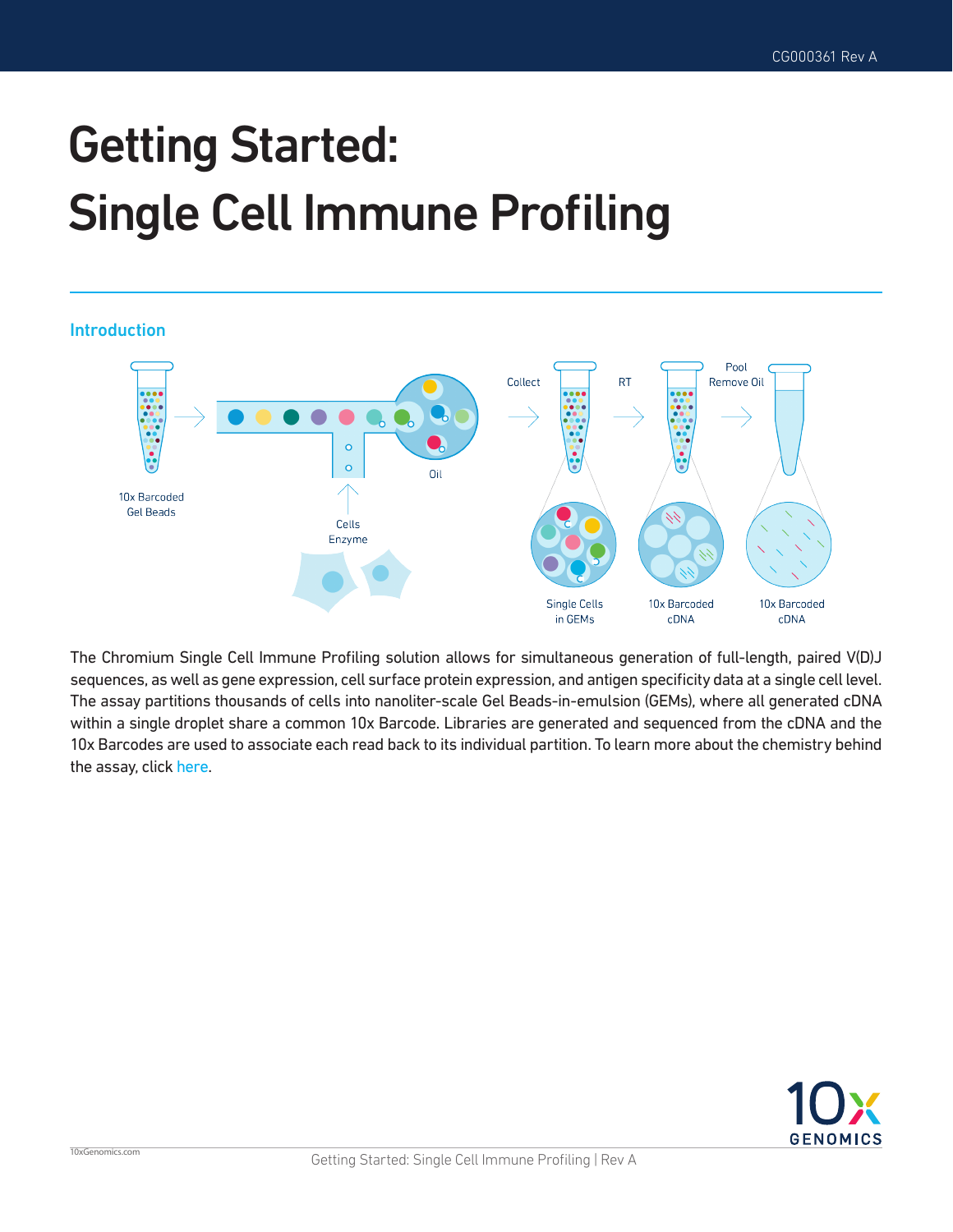### Sample Preparation **Guidelines**

10xGenomics.com

Careful sample preparation provides the foundation for successful single cell RNA-seq experiments. The following are tips and best practices for preparing samples for single cell RNA-seq. For more information, consult [Common FAQs on Sample Preparation.](https://kb.10xgenomics.com/hc/en-us/sections/360000343772-Sample-Prep-Cells)

### Obtaining a Single Cell Suspension

From fresh tissue: fresh tissue must be dissociated into single cell suspension. Consult 10x Genomics [Demonstrated Protocols](https://support.10xgenomics.com/single-cell-vdj/sample-prep) for quidance on sample preparation for various sample types (frozen, fixed, tumors). Optimization may be required for the specific tissue type.

From cultured cells or cells already in suspension: a cell washing protocol should be performed to remove media. Consult the [10x Genomics Single Cell Preparation Guide](https://support.10xgenomics.com/single-cell-vdj/sample-prep/doc/demonstrated-protocol-single-cell-protocols-cell-preparation-guide) for details.

Immune cell enrichment: depending on sample type, consider [enriching the sample for](https://kb.10xgenomics.com/hc/en-us/articles/115002488623-Recommended-T-and-B-cell-enrichment-protocols)  [immune cells](https://kb.10xgenomics.com/hc/en-us/articles/115002488623-Recommended-T-and-B-cell-enrichment-protocols) prior to running the assay.

For additional tissue specific resources, including tissue types not tested by 10x Genomics, please consult the [Worthington Tissue Dissociation Guide.](http://www.worthington-biochem.com/tissuedissociation/)

| Cell Viability: >70%                                                                                         | <b>Cell Concentration: 700-</b><br>$1,200$ cells/µl                                                                                                                                                                                                       | Cell Size: up to $30 \mu m$                                                                                    |
|--------------------------------------------------------------------------------------------------------------|-----------------------------------------------------------------------------------------------------------------------------------------------------------------------------------------------------------------------------------------------------------|----------------------------------------------------------------------------------------------------------------|
| Use an automated cell counter<br>or a hemocytometer with a<br>live/dead stain to determine<br>cell viability | Use an automated cell counter<br>or a hemocytometer with a<br>live/dead stain to determine<br>cell viability                                                                                                                                              | Small cells or cells with low<br>RNA content may require<br>additional modifications to<br>the assay workflow. |
| In cases of low cell viability,<br>improve viability by removing<br>dead cells.                              | <b>Consult Guidelines for</b><br><b>Accurate Target Cell Counts.</b><br>Measuring cell count is<br>critical for accurate target<br>cell recovery, as detailed in<br>this Technical Note.<br>Refer to the table below for<br>expected cell recovery rates. |                                                                                                                |

### Optimal Sample Parameters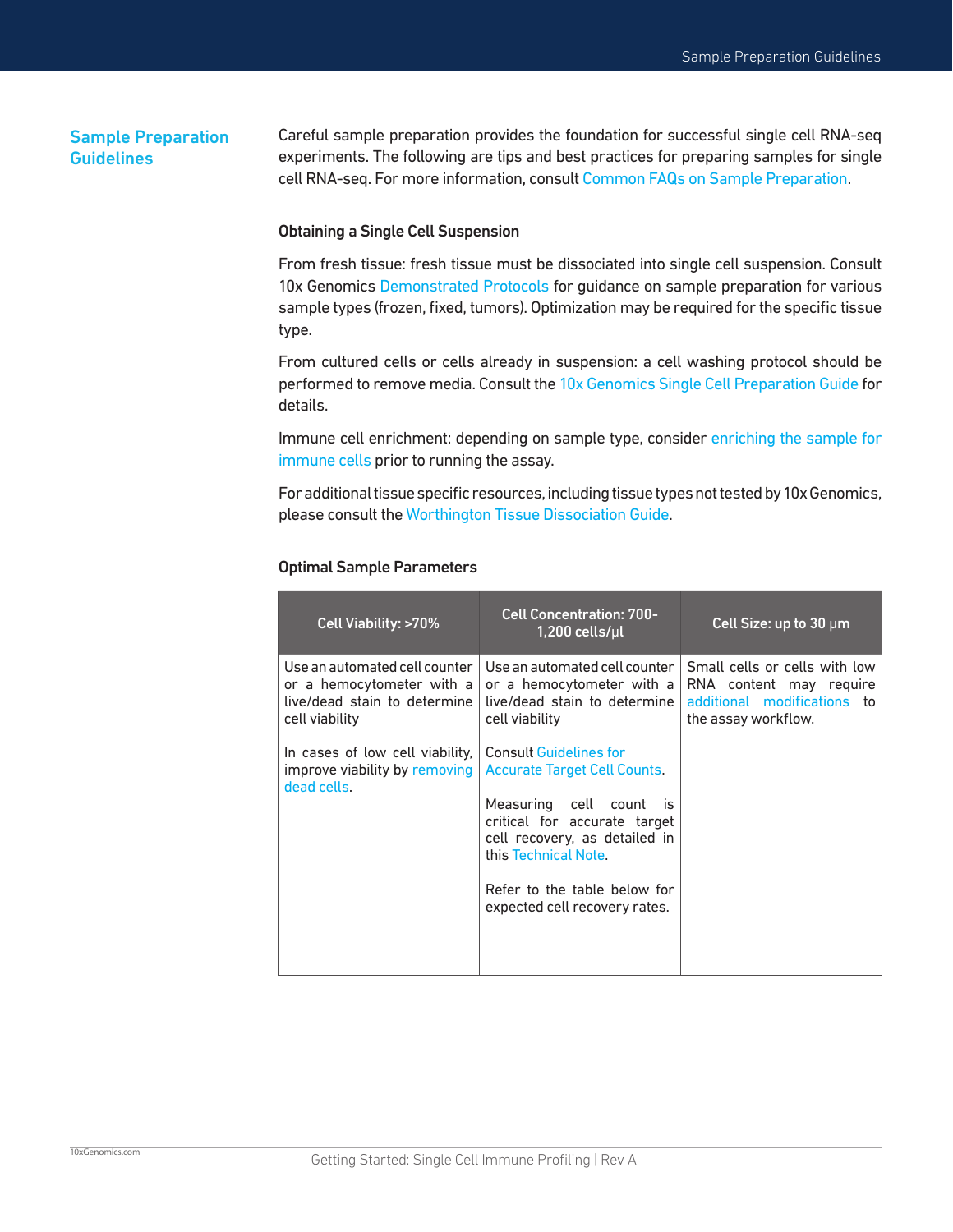### Sample Preparation **Guidelines**

### Cell Counts for Accurate Cell Recovery

## Multiplet Rate (%)  $\qquad$  # of Cells Loaded # of Cells Recovered  $\sim$ 0.4%  $\sim$ 800  $\sim$ 500  $\sim 0.8\%$   $\sim 1,600$   $\sim 1,000$  $\sim$ 1.6%  $\sim$ 3,200  $\sim$ 2,000  $\sim$ 2.3%  $\sim$ 4,800  $\sim$ 3,000  $\sim$  3.1%  $\sim$  6,400  $\sim$  4,000  $\sim$ 3.9%  $\sim$ 8,000  $\sim$ 8,000  $\sim$ 5,000  $\sim$ 4.6%  $\sim$ 9,600  $\sim$ 6,000  $~11,200$   $~11,200$   $~10,000$  $\sim$  6.1%  $\sim$  12,800  $\sim$  8,000

 $~14,400$   $~14,400$   $~19,000$ 

 $~16,000$   $~16,000$   $~10,000$ 

### The table below shows the expected recovery rates for various cell loads.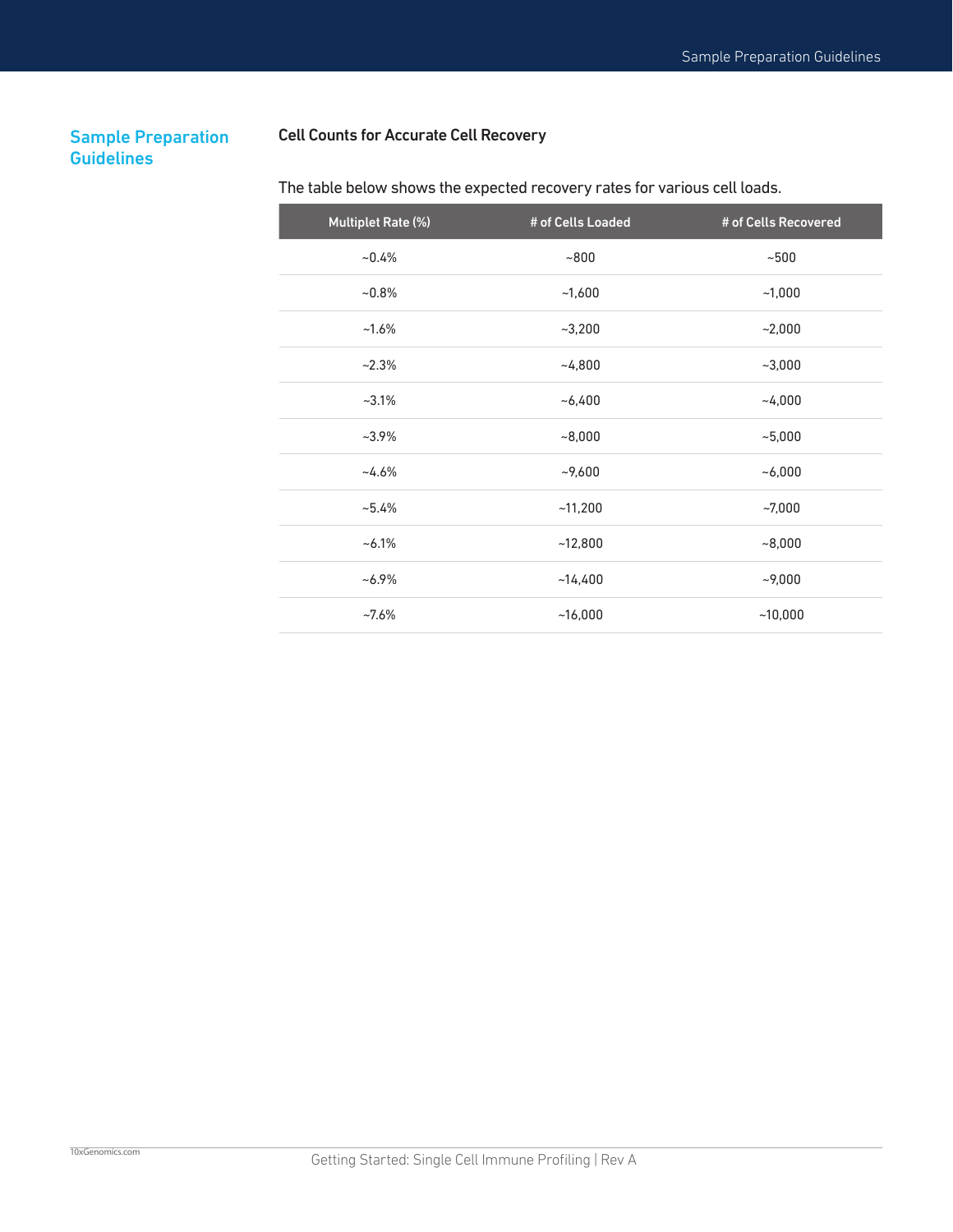### Materials Required and Step Overview

Equipment and consumables required are outlined in the introduction of each [user](https://support.10xgenomics.com/single-cell-vdj/library-prep/doc/user-guide-selecting-the-correct-single-cell-immune-profiling-user-guide)  [guide](https://support.10xgenomics.com/single-cell-vdj/library-prep/doc/user-guide-selecting-the-correct-single-cell-immune-profiling-user-guide). The key steps of the Single Cell Immune Profiling Protocol are highlighted in the figure below.

|                                                |                                                                                                                                                                                         | <b>Steps</b>                                                                                                                                                                                                                                                                                                                                              | <b>Timing</b>                                                                  | <b>Stop &amp; Store</b>                                                                                           |  |  |  |
|------------------------------------------------|-----------------------------------------------------------------------------------------------------------------------------------------------------------------------------------------|-----------------------------------------------------------------------------------------------------------------------------------------------------------------------------------------------------------------------------------------------------------------------------------------------------------------------------------------------------------|--------------------------------------------------------------------------------|-------------------------------------------------------------------------------------------------------------------|--|--|--|
| 3 <sub>h</sub>                                 |                                                                                                                                                                                         | <b>Cell Preparation and Labeling</b><br>Dependent on cell type and labeling protocol used                                                                                                                                                                                                                                                                 | $-1-2 h$                                                                       |                                                                                                                   |  |  |  |
|                                                |                                                                                                                                                                                         | Step 1 - GEM Generation & Barcoding                                                                                                                                                                                                                                                                                                                       |                                                                                |                                                                                                                   |  |  |  |
|                                                | 1.1<br>1.2<br>1.3<br>1.4<br>1.5                                                                                                                                                         | <b>Prepare Reaction Mix</b><br>Load Chromium Next GEM Chip G<br><b>Run the Chromium Controller</b><br><b>Transfer GEMs</b><br><b>GEM-RT</b> Incubation                                                                                                                                                                                                    | $20 \text{ min}$<br>$10 \text{ min}$<br>18 min<br>3 min<br>$55 \text{ min}$    | 4°C ≤72 h or -20°C ≤1 week                                                                                        |  |  |  |
|                                                |                                                                                                                                                                                         | Step 2 - Post GEM RT Cleanup & cDNA Amplification                                                                                                                                                                                                                                                                                                         |                                                                                |                                                                                                                   |  |  |  |
|                                                | 2.1<br>2.2<br>2.3<br>2.4                                                                                                                                                                | Post GEM-RT Cleanup - Dynabead<br>cDNA Amplification<br>cDNA Cleanup<br>cDNA Quantification & QC                                                                                                                                                                                                                                                          | 45 min<br>$50 \text{ min}$<br>15 min<br>50 min                                 | 4°C ≤72 h or -20°C ≤1 week<br>4°C ≤72 h or -20°C ≤1 week                                                          |  |  |  |
| 6 h                                            | *After cDNA Amplification & QC, for V(D)J Amplification and V(D)J Library Construction proceed to steps 3-4.<br>For 5' Gene Expression Library Construction proceed directly to step 5. |                                                                                                                                                                                                                                                                                                                                                           |                                                                                |                                                                                                                   |  |  |  |
|                                                |                                                                                                                                                                                         | Step 3 – V(D)J Amplification from cDNA                                                                                                                                                                                                                                                                                                                    |                                                                                |                                                                                                                   |  |  |  |
|                                                | 3.1<br>3.2<br>3.3<br>3.4<br>3.5                                                                                                                                                         | V(D)J Amplification 1<br>Post V(D)J Amplification 1 Double Sided Size Selection -<br>SPRIselect<br>V(D)J Amplification 2<br>Post V(D)J Amplification 2 Double Sided Size Selection - SPRIselect                                                                                                                                                           | 40 min<br>20 min<br>40 min<br>30 min<br>50 min                                 | <sup>nop</sup> 4°C ≤72 h<br>4°C ≤72 h or -20°C ≤1 week<br>$4^{\circ}$ C $\leq$ 72 h<br>4°C ≤72 h or -20°C ≤1 week |  |  |  |
|                                                |                                                                                                                                                                                         | Step 4 - V(D)J Library Construction                                                                                                                                                                                                                                                                                                                       |                                                                                |                                                                                                                   |  |  |  |
| 8 h plus*<br>Time dependent<br>on Stop options | 4.1<br>4.2<br>4.3<br>4.4<br>4.5<br>4.6                                                                                                                                                  | Fragmentation, End Repair & A-tailing<br><b>Adaptor Ligation</b><br>Post Ligation Cleanup - SPRIselect<br>Sample Index PCR<br>Post Sample Index PCR Cleanup - SPRIselect<br>Post Library Construction QC                                                                                                                                                  | 45 min<br>$25$ min<br>20 min<br>40 min<br>20 min<br>50 min                     | 4°C ≤72 h<br>4°C ≤72 h or -20°C long-term                                                                         |  |  |  |
| used and protoco<br>steps executed             | Step 5 – 5' Gene Expression (GEX) Library Construction                                                                                                                                  |                                                                                                                                                                                                                                                                                                                                                           |                                                                                |                                                                                                                   |  |  |  |
|                                                | 5.1<br>5.2<br>5.3<br>5.4<br>5.5<br>5.6<br>5.7                                                                                                                                           | GEX Fragmentation, End Repair & A-tailing<br>GEX Post Fragmentation, End Repair & A-tailing Double Sided<br>Size Selection - SPRIselect<br><b>GEX Adaptor Ligation</b><br>GEX Post Ligation Cleanup - SPRIselect<br><b>GEX Sample Index PCR</b><br>GEX Post Sample Index PCR Double Sided Cleanup - SPRIselect<br><b>GEX Post Library Construction QC</b> | 45 min<br>$30 \text{ min}$<br>$25$ min<br>20 min<br>40 min<br>30 min<br>50 min | 4°C ≤72 h<br>4°C ≤72 h or -20°C long-term                                                                         |  |  |  |

A visual demonstration of the workflow is available in the 10x Genomics how-to [video](https://pages.10xgenomics.com/sup-how-to-single-cell-5-v2-dual-index.html)  [series](https://pages.10xgenomics.com/sup-how-to-single-cell-5-v2-dual-index.html).